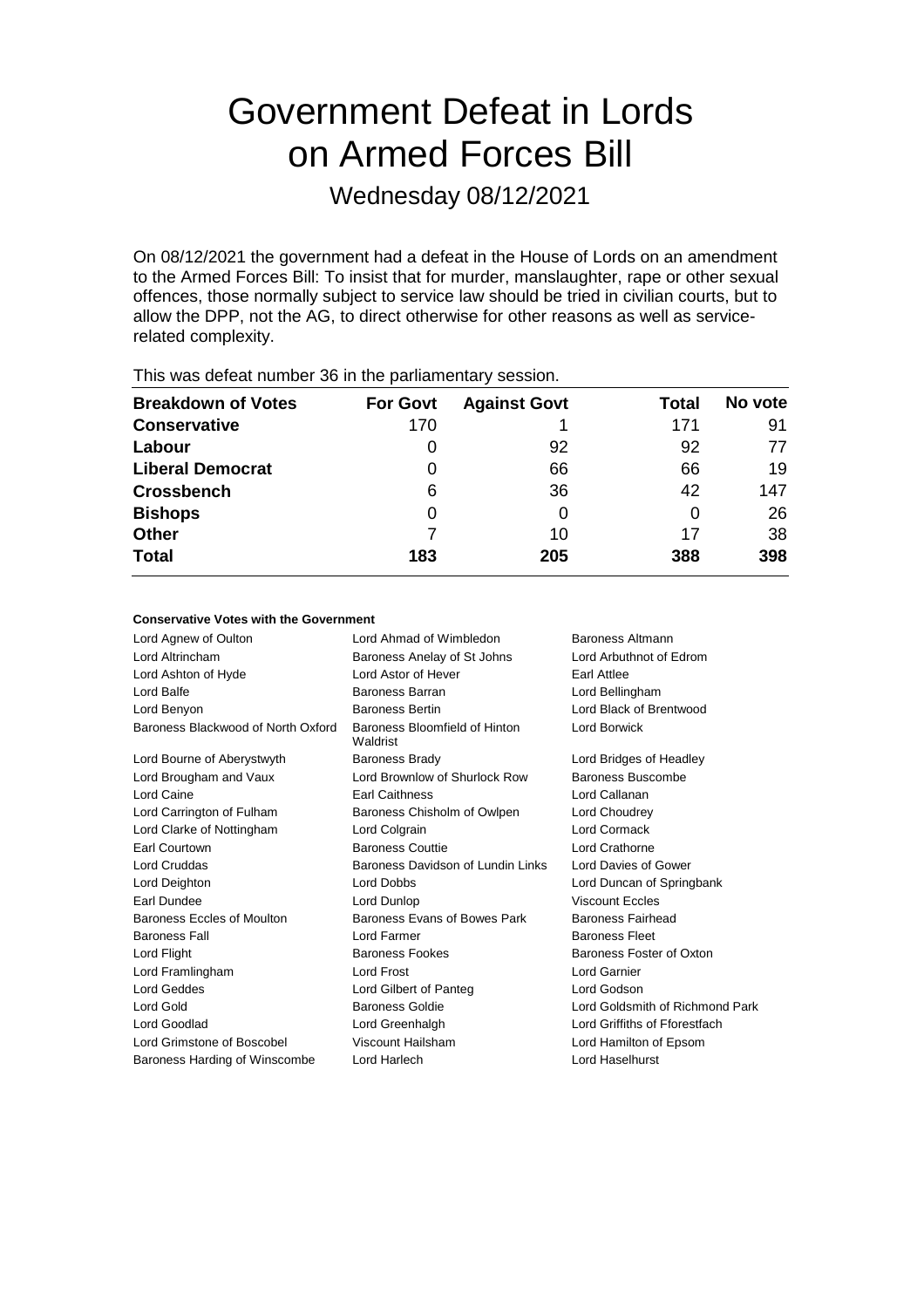Lord Hill of Oareford Lord Hodgson of Astley Abbotts Baroness Hodgson of Abinger Lord Holmes of Richmond Baroness Hooper Lord Horam Lord Howard of Rising Earl Howe Lord Howell of Guildford Lord Hunt of Wirral Lord James of Blackheath Baroness Jenkin of Kennington Lord Jopling Lord Kamall Lord Keen of Elie Lord King of Bridgwater **Lord Kirkham Lord Kirkham Lord Kirkhope of Harrogate** Lord Lamont of Lerwick Lord Lancaster of Kimbolton Lord Lang of Monkton Lord Lansley **Lord Leigh of Hurley** Lord Lexden Lord Lilley **Lord Lingfield** Earl Liverpool Lord Lucas **Baroness Manzoor Baroness Manzoor Lord Marland** Lord Maude of Horsham **Lord McInnes of Kilwinning** Baroness McIntosh of Pickering Baroness Mobarik **Baroness Mobaric Exercise** Duke of Montrose **Baroness Morgan of Cotes** Baroness Morris of Bolton Lord Moylan Lord Naseby Lord Nash **Baroness Neville-Jones** Baroness Neville-Rolfe Baroness Noakes Lord Northbrook Lord Norton of Louth Lord O'Shaughnessy Lord Parkinson of Whitley Bay Lord Patten of Barnes Lord Patten **Baroness Pidding** Lord Polak Lord Popat Lord Price Lord Randall of Uxbridge Lord Reay Baroness Redfern Lord Ribeiro Viscount Ridley Lord Risby Lord Robathan Baroness Rock **Baroness Sanderson of Welton** Lord Sandhurst Lord Sarfraz **Lord Sassoon** Baroness Sater Baroness Scott of Bybrook Baroness Seccombe Lord Selkirk of Douglas Baroness Shackleton of Belgravia Lord Sharpe of Epsom Lord Sheikh Lord Sherbourne of Didsbury Lord Shinkwin Lord Smith of Hindhead Lord Spencer of Alresford Lord Sterling of Plaistow Lord Stewart of Dirleton Lord Suri Lord Taylor of Holbeach Lord Trefgarne Viscount Trenchard Lord True Lord Tugendhat Lord Vaizey of Didcot **Baroness Vere of Norbiton** Lord Wasserman Lord Wei Lord Wharton of Yarm Lord Willetts Baroness Williams of Trafford Lord Wolfson of Tredegar Baroness Wyld

Lord Hayward Lord Henley Lord Herbert of South Downs Lord Young of Cookham Viscount Younger of Leckie

**Conservative Votes against the Government** Lord Livingston of Parkhead

### **Labour Votes with the Government**

#### **Labour Votes against the Government**

Baroness Adams of Craigielea Lord Adonis **Baroness Armstrong of Hill Top** Lord Bach Lord Bassam of Brighton Lord Berkeley Baroness Blake of Leeds **Baroness Blower** Baroness Blower **Lord Blunkett** Lord Boateng Lord Bradley Lord Browne of Ladyton Lord Campbell-Savours **Lord Carter of Coles** Baroness Chakrabarti Viscount Chandos Baroness Chapman of Darlington Lord Coaker Lord Collins of Highbury **Baroness Corston** Baroness Corston Baroness Crawley Lord Davies of Brixton Lord Davies of Oldham Baroness Donaghy Lord Dubs Lord Falconer of Thoroton Lord Faulkner of Worcester Lord Foulkes of Cumnock **Baroness Gale** Baroness Gale Baroness Golding Lord Grantchester Lord Griffiths of Burry Port Lord Grocott Lord Harris of Haringey **Baroness Hayman of Ullock** Baroness Hayter of Kentish Town Baroness Healy of Primrose Hill Lord Hendy Contract Report Baroness Henig Lord Howarth of Newport Baroness Jay of Paddington Lord Jones Baroness Jones of Whitchurch Lord Jordan Lord Kennedy of Southwark Lord Khan of Burnley **Lord Knight of Weymouth** Baroness Lawrence of Clarendon Lord Lennie Baroness Liddell of Coatdyke Lord Liddle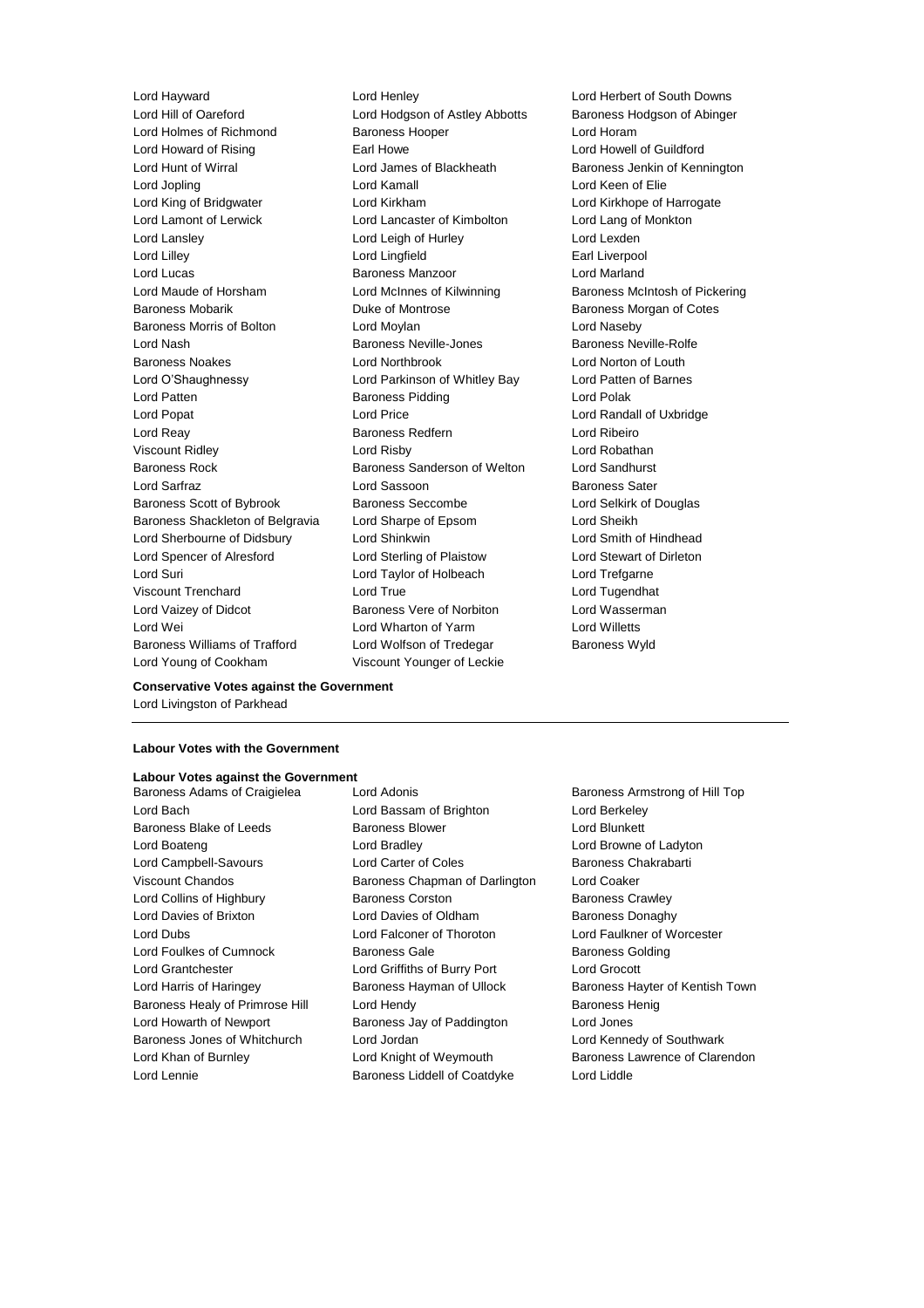| Lord Lipsey                     | Baroness Lister of Burtersett     | Baroness M          |
|---------------------------------|-----------------------------------|---------------------|
| Lord Maxton                     | Lord McAvoy                       | <b>Baroness M</b>   |
| Lord McNicol of West Kilbride   | <b>Baroness Merron</b>            | Lord Monks          |
| Baroness Morgan of Huyton       | Baroness Morris of Yardley        | Lord Morris         |
| Lord Pendry                     | <b>Baroness Pitkeathley</b>       | <b>Lord Ponsor</b>  |
| Baroness Quin                   | Baroness Ramsay of Cartvale       | <b>Baroness Ri</b>  |
| Lord Rooker                     | Lord Rosser                       | <b>Baroness SI</b>  |
| Baroness Smith of Basildon      | Lord Snape                        | <b>Viscount Sta</b> |
| Baroness Taylor of Bolton       | <b>Baroness Thornton</b>          | Lord Touhig         |
| Lord Triesman                   | Lord Tunnicliffe                  | Lord Turnbe         |
| Baroness Warwick of Undercliffe | Lord Watson of Invergowrie        | Lord Watts          |
| Lord West of Spithead           | <b>Baroness Wheeler</b>           | <b>Baroness W</b>   |
| Lord Whitty                     | <b>Baroness Wilcox of Newport</b> | Lord Wood           |
| Baroness Young of Old Scone     | Lord Young of Norwood Green       |                     |
|                                 |                                   |                     |

- s Lister of Burtersett Baroness Mallalieu s Morris of Yardley **Lord Morris of Aberavon Lord Rooker Lord Rooker Lord Rooker Baroness Sherlock** ape **South of Basic Stand Stansgate** Viscount Stansgate s Thornton **Baroness Thornton** Baroness Lord Touhig nicliffe **Lord Turnberg** tson of Invergowrie Lord Watts s Wheeler **Baroness Whitaker** s Wilcox of Newport Lord Wood of Anfield ang of Norwood Green
	- Lord Maxton Lord McAvoy Baroness McIntosh of Hudnall s Pitkeathley **Example 2** Lord Ponsonby of Shulbrede s Ramsay of Cartvale **Baroness Ritchie of Downpatrick**

#### **Liberal Democrat Votes with the Government**

#### **Liberal Democrat Votes against the Government**

| <b>Baroness Barker</b>                      | Lord Beit       |
|---------------------------------------------|-----------------|
| Baroness Bonham-Carter of Yarnbury Baroness |                 |
| <b>Baroness Brinton</b>                     | Lord Bru        |
| <b>Baroness Burt of Solihull</b>            | Lord Can        |
| Lord Clement-Jones                          | Lord Dho        |
| Lord Foster of Bath                         | Lord Fox        |
| Lord German                                 | Lord God        |
| <b>Baroness Hamwee</b>                      | <b>Baroness</b> |
| Lord Hussain                                | <b>Baroness</b> |
| Lord Jones of Cheltenham                    | <b>Baroness</b> |
| Lord McNally                                | Lord New        |
| <b>Lord Oates</b>                           | Lord Pad        |
| <b>Baroness Parminter</b>                   | <b>Baroness</b> |
| Lord Razzall                                | Lord Red        |
| Lord Roberts of Llandudno                   | Lord Scri       |
| Baroness Sheehan                            | Lord Ship       |
| Lord Stoneham of Droxford                   | Lord Stor       |
| Lord Stunell                                | <b>Baroness</b> |
| Lord Teverson                               | <b>Baroness</b> |
| <b>Baroness Thornhill</b>                   | Lord Top        |
| Lord Wallace of Saltaire                    | Baroness        |
|                                             |                 |

Lord Addington Lord Alderdice Baroness Bakewell of Hardington Mandeville Baroness Benjamin Bowles of Berkhamsted Lord Bradshaw Baroness Brinton Lord Bruce of Bennachie Lord Burnett apbell of Pittenweem Lord Chidgey lakia **Clement-Jones Communist Clement** Baroness Featherstone Baroness Garden of Frognal Idard of Stockport Baroness Grender Baroness Humphreys Harris of Richmond Baroness Humphreys Hussein-Ece Baroness Jolly Kramer **Lord Marks of Henley-on-Thames Lord McCloud Communist Communist Communist Communist Communist Communist Communist Communist Communist Communist Communist Communist Communist Communist Communist Communist Communist Communist Communist Communist Communis** Lord Oates Lord Paddick Lord Palmer of Childs Hill Baroness Randerson lesdale **Lord Rennard** ven **Lord Sharkey** bley **Baroness Smith of Newnham** ey **Drowford Contract Lord Strasburger** Suttie **Suttie Lord Taylor of Goss Moor** Thomas of Winchester Lord Thomas of Gresford e Baroness Tyler of Enfield Walmsley **Come Condity** Lord Willis of Knaresborough

#### **Crossbench Votes with the Government**

| Baroness Cavendish Little Venice | Viscount Colville of Culross |
|----------------------------------|------------------------------|
| Lord Mawson                      | Lord Patel                   |

# **Crossbench Votes against the Government**

- Baroness Bull Lord Butler of Brockwell Baroness Butler-Sloss Baroness Campbell of Surbiton Lord Carlile of Berriew Lord Chartres Earl Clancarty **Earl Clancarty** Viscount Craigavon **Baroness D'Souza** Baroness Falkner of Margravine Lord Hannay of Chiswick Baroness Hayman Baroness Hollins **Example 2** Lord Hope of Craighead Baroness Kidron Lord Kilclooney Lord Londesborough Lord Loomba Lord Low of Dalston Lord Macpherson of Earl's Court Baroness Masham of Ilton Lord McDonald of Salford **Baroness Meacher** Baroness O'Loan
- Lord Alton of Liverpool Lord Birt Lord Brown of Eaton-under-Heywood

Lord Craig of Radley Lord Vaux of Harrowden